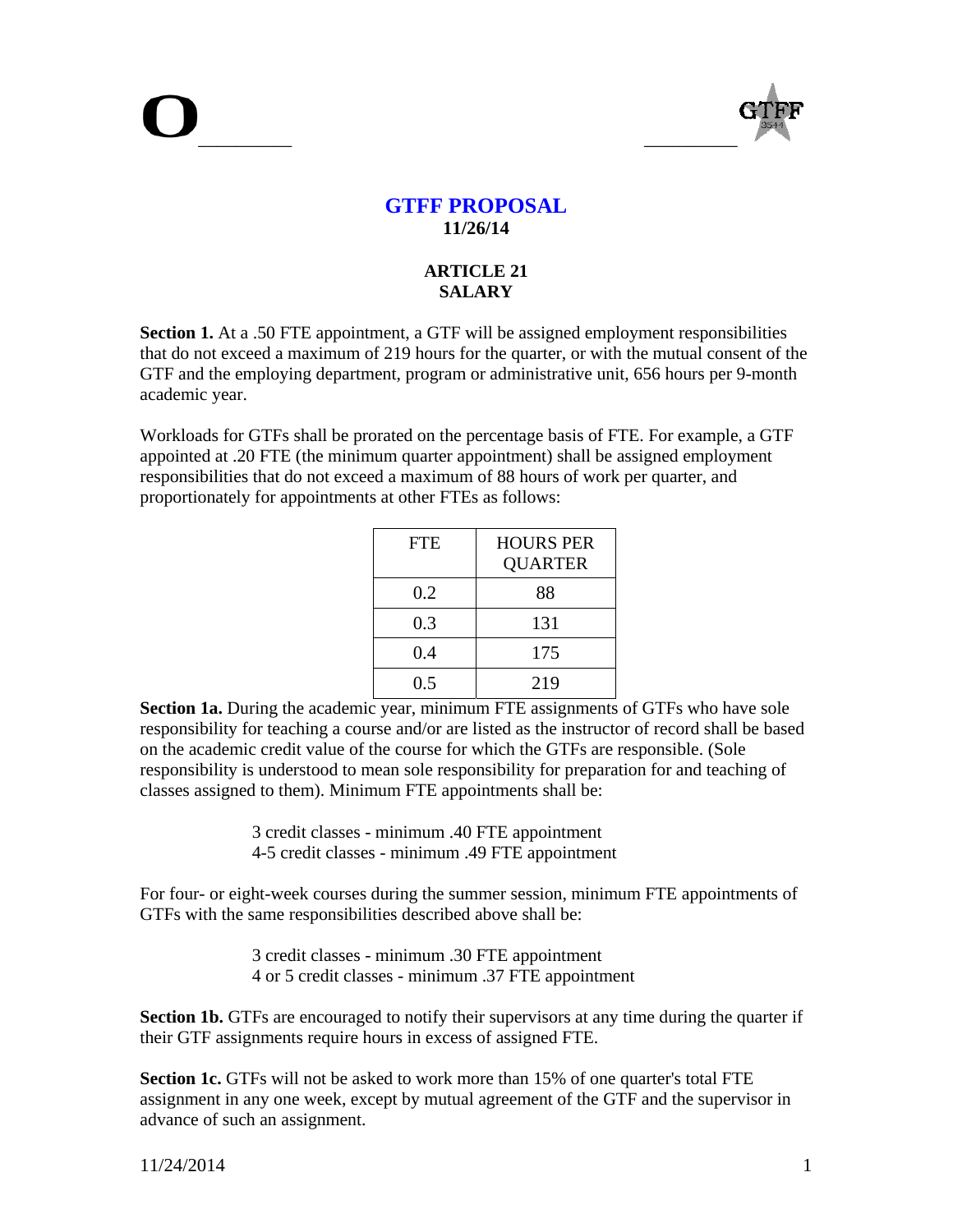**Section 2.** Effective September 16, 2012*2014*, the half-time (.50 FTE) one quarter salary rate on which stipends for GTFs in the bargaining unit are calculated shall be increased by 2*5*% as follows:

|         | CTF.               | <b>GTF II</b>    | GTF III |
|---------|--------------------|------------------|---------|
| Minimum | \$4090<br>$$429$ . | \$4619<br>\$4850 | \$4878  |

Effective September 16, 2013*2015*, the half-time (.50 FTE) one quarter salary rate on which stipends for GTFs in the bargaining unit are calculated shall be increased by 1.5*5*% as follows:

|         | GTE    | <b>GTF II</b> | GTF III |
|---------|--------|---------------|---------|
| Minimum | \$4151 | \$4688        | \$4951  |
|         | \$4510 | 85093         | \$5378  |

Salaries paid will be prorated according to percentage FTE of the appointment held. The minimum allowable appointment is .20 FTE for a full quarter.

**GTF I -** Regularly enrolled graduate students admitted to a graduate degree program or doctoral students who are not eligible for a GTF II or GTF III appointment.

**GTF II -** Regularly enrolled graduate students who have a) master's degree in the same or cognate field, b) successfully completed a qualifying examination toward a doctoral degree, or c) completed 45 credit hours toward a doctoral degree and have written recommendation of the head of their major department.

**GTF III -** Regularly enrolled doctoral students who have advanced to candidacy.

Graduate students transferring from another institution who meet one of the qualifications of GTF II above at another institution and who the University deems to have equivalent experience shall be appointed at no lower than the GTF II level.

GTFs shall be advanced to the appropriate level of the salary scale at the beginning of the term immediately following that during which the criteria for advancement were met.

**Section 3.** Academic and administrative units reserve the right to pay at a higher level, so long as salary equity by level of appointment for GTFs is maintained in the department, program or administrative unit.

**Section 4.** Gross pay shall be stated in each individual GTF*'s notice of* appointment contract. Monthly gross pay for full months shall be paid as stated in each individual GTF*'s notice of appointment* contract. Monthly gross pay for partial months' pay shall be calculated as a fraction of the stated gross pay for full months prorated according to the ratio of working days worked under *within* the contract *appointment dates* and working days of the particular partial month. Each GTF shall be paid in full each payday for the month or fraction thereof which he/she has worked and which is covered by his/her appointment in accordance with the payroll salary distribution schedule described in Section 4 below. In the event that a GTF appointed for more than one academic quarter decides not to work as a GTF in one or more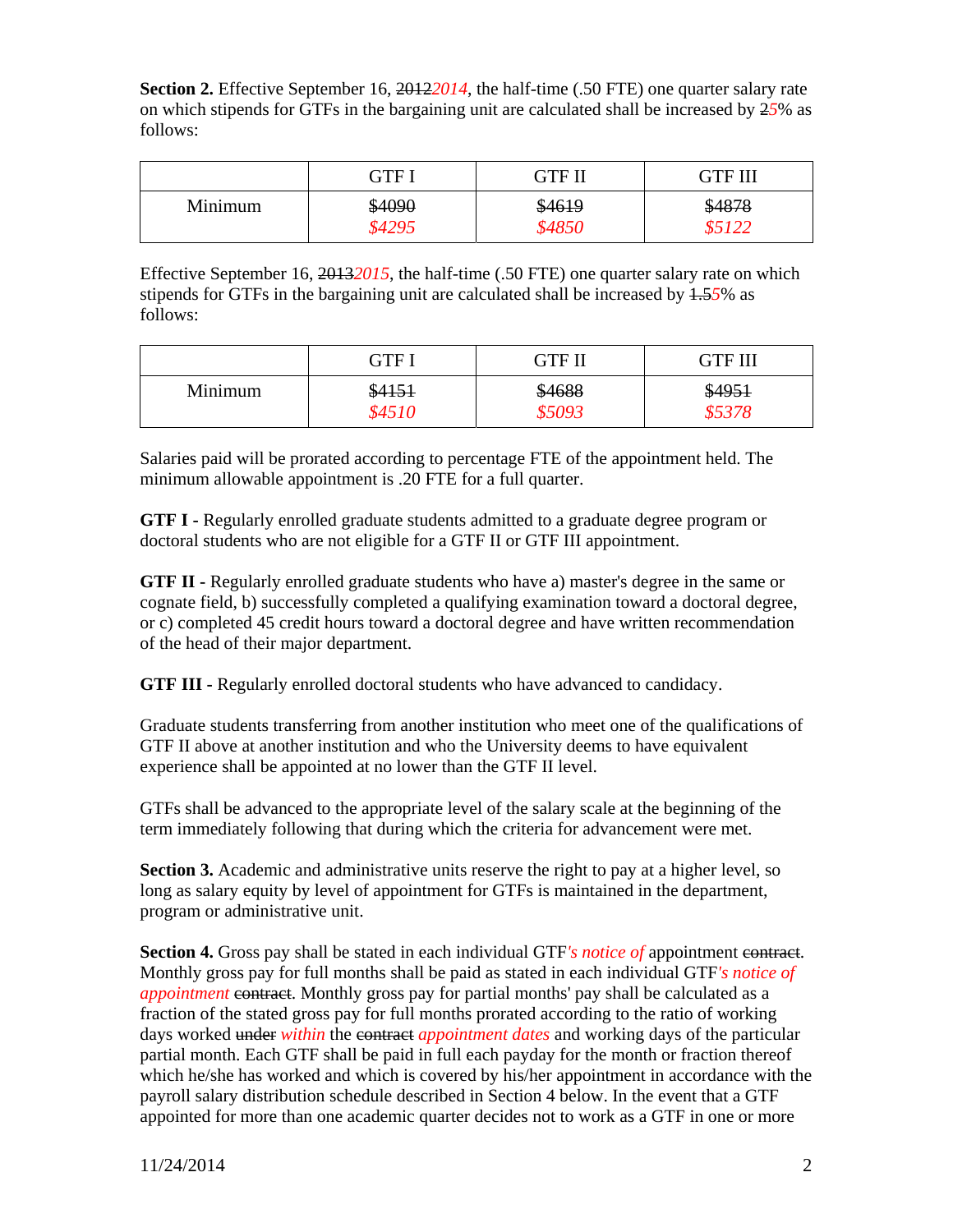of the quarters for which the GTF has an appointment, overpayment will be returned to the University by the GTF immediately.

**Section 5.** All GTFs shall be paid no later than the last working day of each month they are employed. (See Appendix J). GTF payroll checks shall be made *by direct deposit, with the GTF's written consent, or* available after 8:00 a.m. on the last working day of each month. Pay for those GTFs who receive late appointments and whose payroll documents are consequently late in reaching the Payroll Department will be processed as soon as possible.

# ACADEMIC YEAR APPOINTMENTS

| $\vert$ 12 month | $7/1 - 6/30$  | 12 payments                                            |
|------------------|---------------|--------------------------------------------------------|
| 9 month          | $9/16 - 6/15$ | Sept and Jun $\frac{1}{2}$ month; Oct – May full month |

# APPOINTMENT BY QUARTER

| Fall   | $9/16 - 12/15$ | Sept and Dec $\frac{1}{2}$ month; Oct – Nov full month |
|--------|----------------|--------------------------------------------------------|
| Winter | $12/16 - 3/15$ | Dec and Mar $\frac{1}{2}$ month; Jan – Feb full month  |
| Spring | $3/16 - 6/15$  | Mar and Jun $\frac{1}{2}$ month; Apr - May full month  |

## TWO-QUARTER APPOINTMENTS

| Fall/Winter                    | $9/16 - 3/15$ | Sept and Mar $\frac{1}{2}$ month; Oct – Feb full month |
|--------------------------------|---------------|--------------------------------------------------------|
| Winter/Spring $ 12/16 - 6/15 $ |               | Dec and Jun $\frac{1}{2}$ month; Jan – May full month  |

## SUMMER TERM

| Summer | $ 6/16 - 9/15 $ | June and Sep 1/2 month; July - Aug full month |
|--------|-----------------|-----------------------------------------------|
|        |                 |                                               |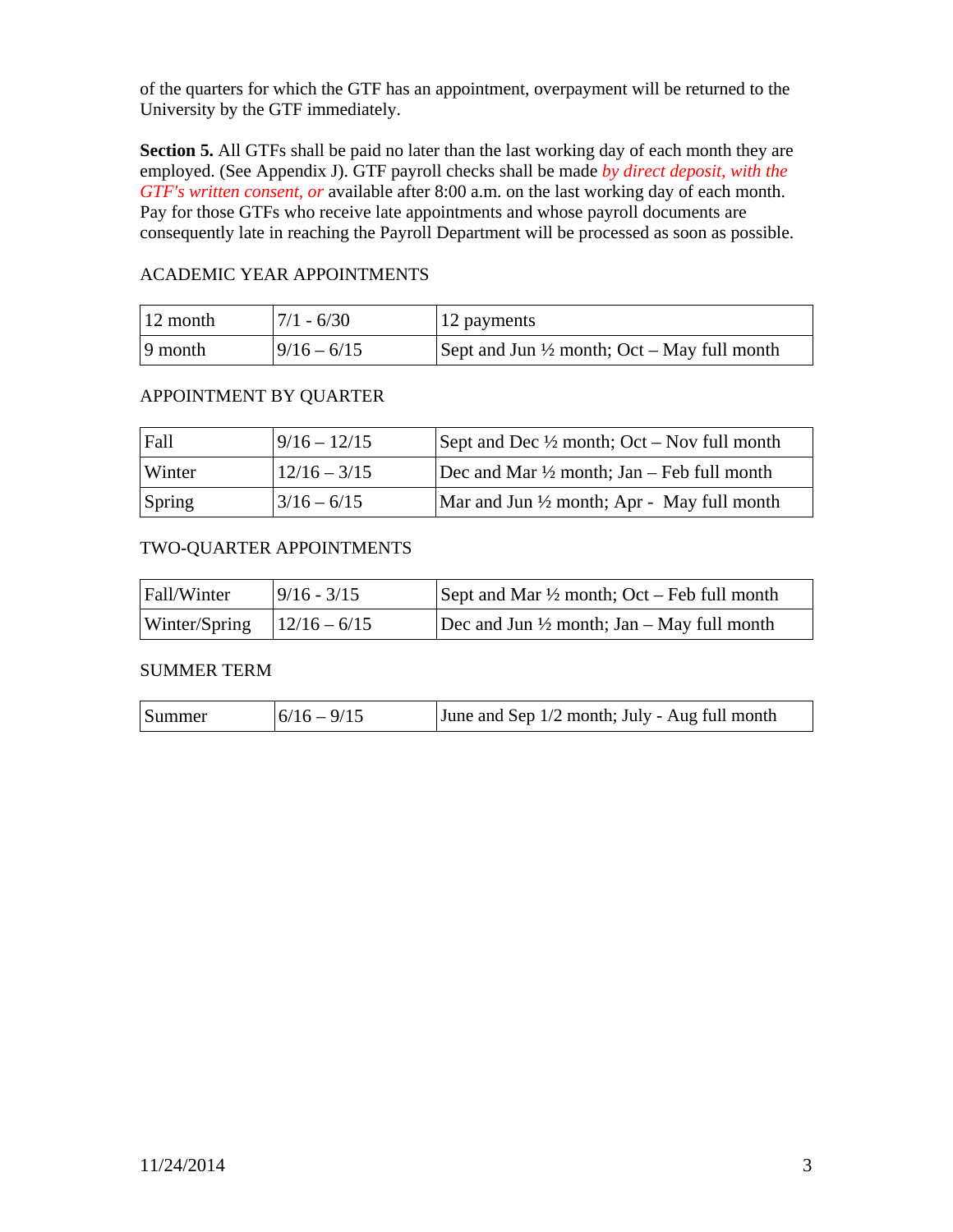## **ARTICLE 28 ABSENCES**  *Proposed 11/26/14*

This article addresses short and long term absences due to personal illness, injury, medical appointment or procedure, or other disabling medical condition; the illness, injury, medical appointment or procedure, or other disabling condition of a child, spouse/partner, or parent; or bereavement. This article also applies to the birth or adoption of a new child, and to both parents if both parents are GTFs.

Section 1. Notification

Except as provided for in Sections 6 and 7, it is the GTF's responsibility to complete the duties assigned to him/her in a given term. If it is impossible to report for work to complete assigned duties or meet a class as scheduled, the GTF should notify his/her supervisor or other designated department faculty/staff member (e.g., department head) the day before, if possible, or by 8:00 a.m. on the day to be missed.

Section 2. Missed Class

In the case that the GTF will miss a class, the department may ask that the GTF attempt to find a substitute. The designated department faculty/staff member will also try to find a substitute. Whenever possible, the GTF will provide the department faculty/staff member with information about the class to be covered (e.g., where he/she left off in the previous class).

In no instance shall a GTF be required to pay for a substitute.

If no substitute is found, the department may elect to cancel the class.

### Section 3. Missed Duties

Except as provided for in Sections 6 and 7, for duties missed not related to a class meeting, the designated department faculty/staff member or supervisor will work with the GTF to determine when, how the work will be made up, *or FTE reduced.*

Section 4. Departmental Policy

Departments/employing units are required to have a GTF absence procedure documented in the GDRS. It may also be cited in the GTF/graduate student handbook, or on its website. The designated department faculty/staff member will be clearly identified in the documented procedure.

Section 5. Coverage for Absent GTFs

When coverage is necessary, the employing unit will notify the Graduate School and the Graduate School will advise the employing unit regarding coverage for an absent GTF.

If a GTF is assigned to cover the responsibilities of an absent GTF and those duties exceed the replacement GTF's current FTE workload allowance, the covering GTF's FTE will be adjusted accordingly. No adjustments will be made that would cause a GTF's appointment to exceed .49 FTE per term.

11/24/2014 4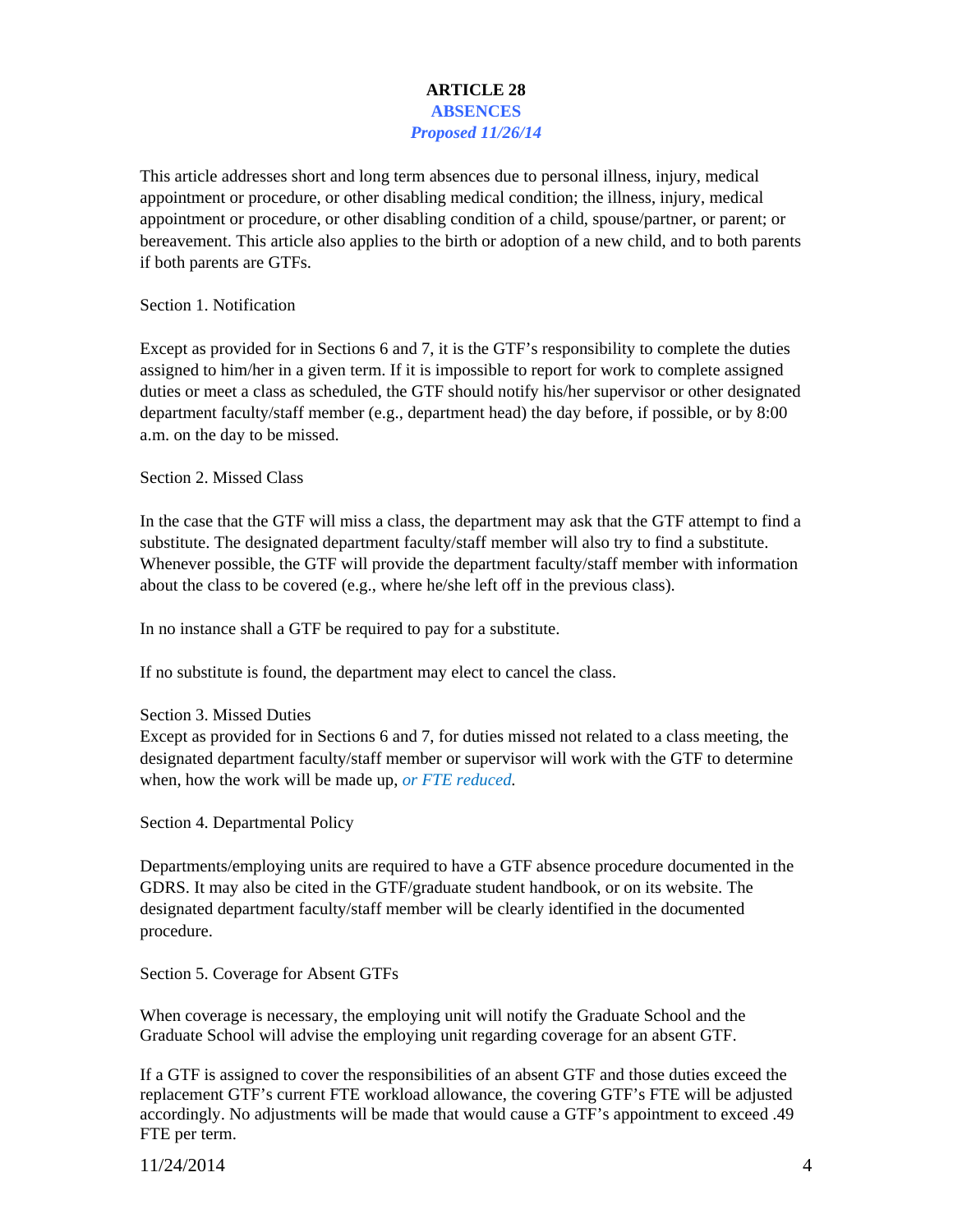Section 6. Graduate School Consultation

If a GTF is going to miss more than one work week, they must contact the Graduate School. The Graduate School will coordinate with the GTF and employing unit on any adjustment due to the GTF's absence. Prior to reducing a GTF's FTE, the following factors will be considered: (1) the duration of the absence, (2) the timing of the absence; (3) the GTF's assignment; (4) the ability of the GTF to perform assigned duties; and (5) whether or not a change in an assignment of duties is feasible. Where feasible and taking into consideration the aforementioned factors, adjustments to FTE will be applied equitably across all employing units.

### *Section 7. Graduate Student Medical and Parental Assistance Fund*

*All currently enrolled degree seeking GTFs, regardless of academic standing, will be provided access to the Graduate Student Medical and Parental Assistance Fund. For medical assistance each GTF will be eligible for any reasonable request up to \$1000 per request. For parental assistance each GTF will be eligible for any reasonable request up to \$1500 per request. Reduction in FTE due to family or medical leave shall be an automatic qualifying event to receive funds. Masters degree seeking GTFs shall be eligible to receive funds 3 times. PhD degree seeking GTFs shall be eligible to receive funds 9 times.* 

*At the beginning of each year, the total amount in the Fund shall be calculated and set based on \$50 per currently enrolled degree seeking UO graduate student, adjusted annually in proportion to UO campus cost of living adjustments. Up to \$50,000 in unutilized funds shall rollover each year. The committee or body administering the Fund shall include at least one GTFF appointed representative who shall be included in all decision making, meetings and communications regarding the Fund. The Fund and its administration shall be assessed biannually.* 

*The GTFF shall be consulted regarding all denials of GTF requests to access the Fund. GTFs shall have a right to appeal denied requests and be accompanied by a GTFF representative in the appeals process.* 

#### Section 8. Family and Medical Leave

In the case that a GTF will be absent for a period of greater than five (5) consecutive working days (one week) he/she may be entitled to the Family and Medical Leave as described in this section.

a) Eligibility

Any GTF who has been an employee of the University, as a GTF, for at least one term preceding the term in which the leave is requested is eligible for leave according to the above terms set forth in this section.

**b)** Provision

The GTF shall be entitled to a total of twelve (12) work weeks of unpaid leave during any twelve-month period for one or more of the following reasons: (1) the birth of a child and in order to care for such child; (2) placement of child with GTF for adoption or foster care; (3) the care of a spouse (or equivalent in accordance with Oregon state law), child, or parent of the GTF if a serious health condition exists; (4) a serious health condition of the GTF which makes the GTF unable to perform his or her duties. In cases where such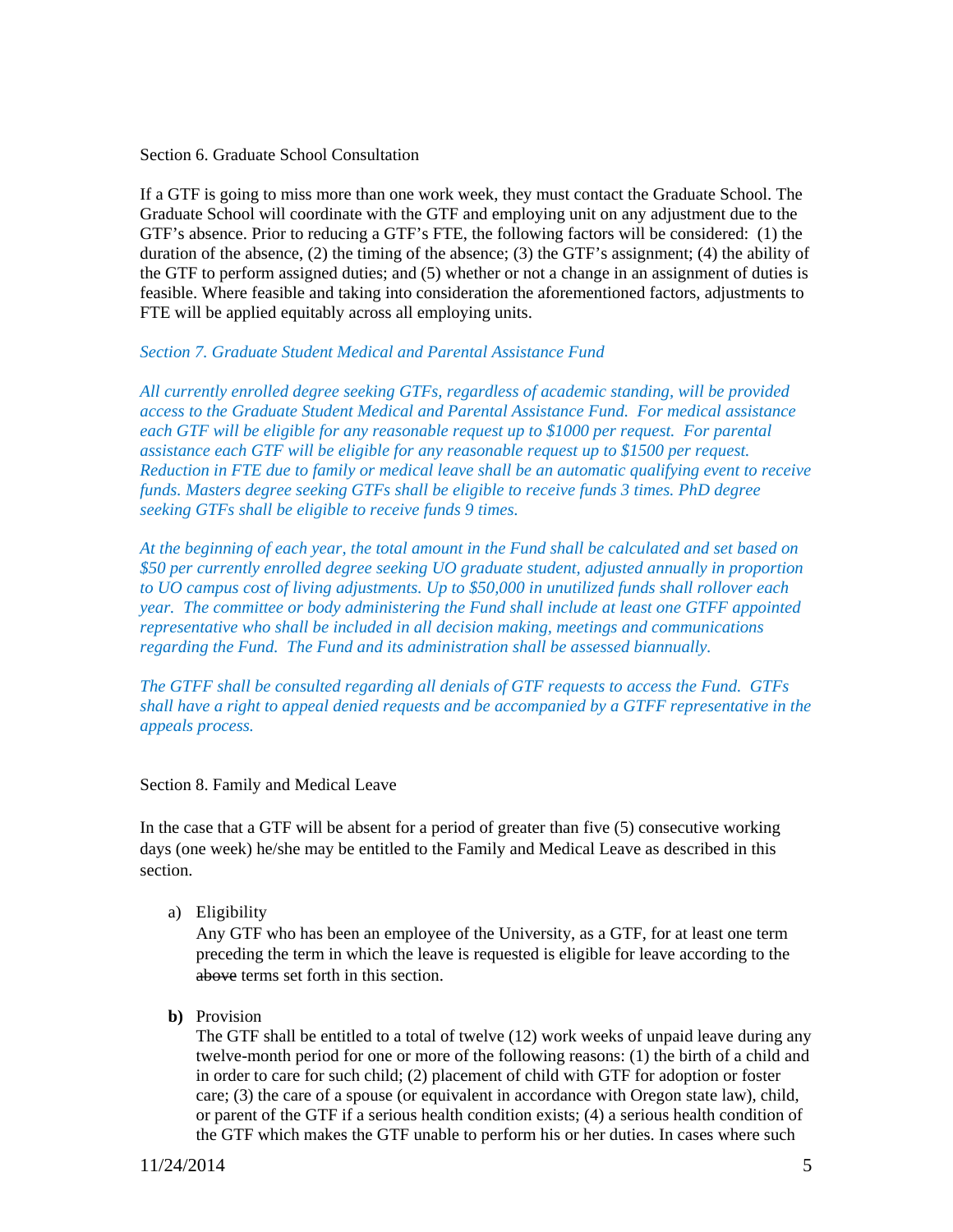leave is five (5) weeks or longer in a single term, such leave may be taken in conjunction with an academic leave of absence.

**c)** Notice Requirement

The GTF shall provide his or her employer with written notice not less than thirty (30) days prior to the date of requested leave, if practicable. In the case of an emergency or unforeseen circumstance, the GTF must give a verbal notice to his or her employer within twenty-four (24) hours of taking leave. In the case of a serious health condition, the University may request medical verification from a healthcare provider and the GTF must provide such verification within fifteen (15) days of the request.

## d) Benefits Retention

A GTF shall retain their tuition waiver and the University shall continue to pay health care premiums during the duration of the GTF's leave if the GTF remains enrolled and has or will have performed works representing a minimum of .20 .16 FTE during the term in which family and medical leave is taken. *Special dispensation shall only be made for GTFs appointed at .27 FTE or lower to maintain their tuition waiver and University contribution to health care premiums with a reduction as low as .14 FTE.* Salary compensation will be adjusted to reflect changes in FTE.

## **e)** Job Protection

After returning to work after taking leave under these provisions, a GTF is entitled to be restored to the position of employment held by the GTF when the leave commenced, or an alternative position if the position held no longer exists. This provision will not be applicable in the case where the GTF returns in a term under which he or she did not have an employment contract-appointment or an expectation of such a contract appointment with the University.

### f) Academic Leave of Absence

If a GTF takes an academic leave of absence after the normal filing date for declaring on-leave status, the GTF should contact the Graduate School for assistance in obtaining a complete withdrawal for the term. GTFs who take an academic leave of absence will lose their tuition waiver. A GTF that takes an academic leave of absence can maintain health benefits by paying COBRA premiums.